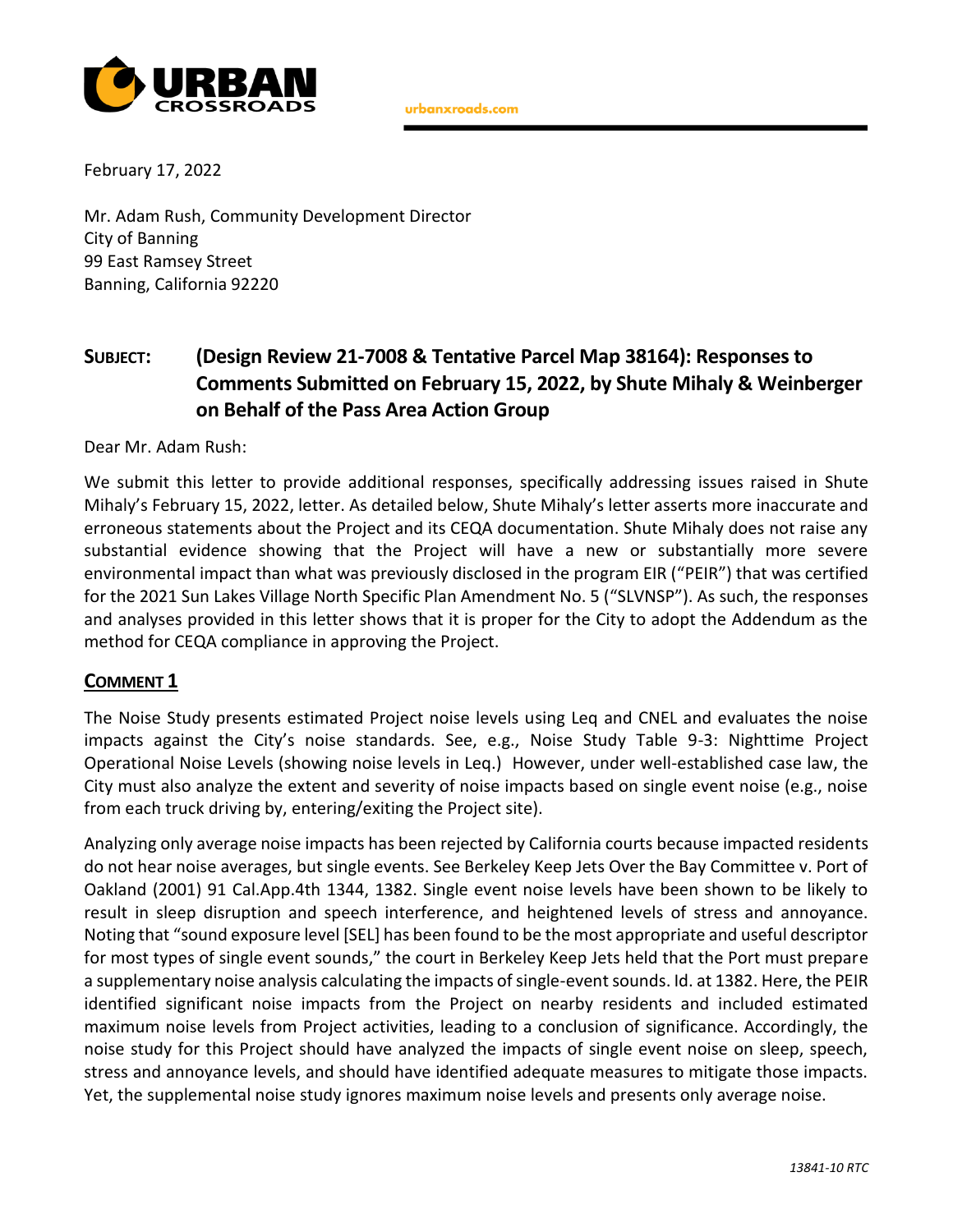Mr. Adam Rush, Community Development Director City of Banning February 17, 2022 Page 2 of 4

### **RESPONSE 1**

This comment incorrectly states that the case Berkeley Keep Jets rejected the adequacy of average-noise significance thresholds for assessing traffic noise. Instead, the case held that determining a significant noise impact based only on absolute thresholds was not proper, as relative increases of noise in quiet areas could result in a significant noise impact even though an absolute threshold is not exceeded. Here, consistent with Berkeley Keep Jets, the Project's Noise Study evaluated the Project's potential traffic noise, including truck traffic, against both absolute and relative noise thresholds, and the Noise Study shows that on both metrics there will not be a significance noise impact.

The Noise Study relies on the appropriate City of Banning thresholds of significance outlined in the adopted General Plan Noise Element and the City Municipal Code Section 8.44.050. Consistent with guidance from the General Plan Noise Element, the off-site traffic noise analysis relies on the 24-hour CNEL to describe the incremental project related noise level increases. To assess the Project related operational noise level impacts, the Project was developed to satisfy the noise level standards identified in Section 8.44.050 of the City Municipal Code.

Noise thresholds for determining the significance of traffic noise source activities are well established and have consistently relied on the use of the 24-hour average CNEL or peak hour L<sub>eq</sub> noise levels. In the CNEL scale, noise occurring between the hours of 7:00 pm and 10:00 pm is penalized by approximately five (5) dB. This penalty accounts for the greater potential for noise to cause annoyance during these hours, as well as typically lower ambient noise levels during these hours. Noise that takes place during the night, from 10:00 pm to 7:00 am, is penalized by ten (10) dB. This penalty was selected to account for the higher sensitivity to noise in the nighttime and the expected further decrease in background noise levels that typically occurs in the nighttime. It is important to note that the penalties in these thresholds adjust for relative changes in ambient noise, consistent with the Berkeley Keep Jets case. The noise thresholds for determining the significance of the operational noise source activities are based on the adopted City of Banning Municipal Code Section 8.44.050 exterior noise standards.

The comment suggests that the Sound Exposure Level (SEL) is *the most appropriate and useful descriptor*  and*…this Project should have analyzed the impacts of single event noise*. The SEL describes a single acoustic event normalized to one second. However, there are no generally accepted noise level thresholds of significance for SEL. Rather, SEL reference noise levels are commonly used to calculate the 24-hour CNEL and hourly dBA L<sub>eq</sub> noise levels necessary to demonstrate compliance with established thresholds of significance. The Berkley Keep Jets case did not reject this standard principle. In the Berkeley Keep Jets case, the lead agency determined the significance of the noise impacts based solely on whether the estimated level of sound with the project would exceed an absolute noise level of 65 dB CNEL, and the court held that this analysis alone was inadequate.

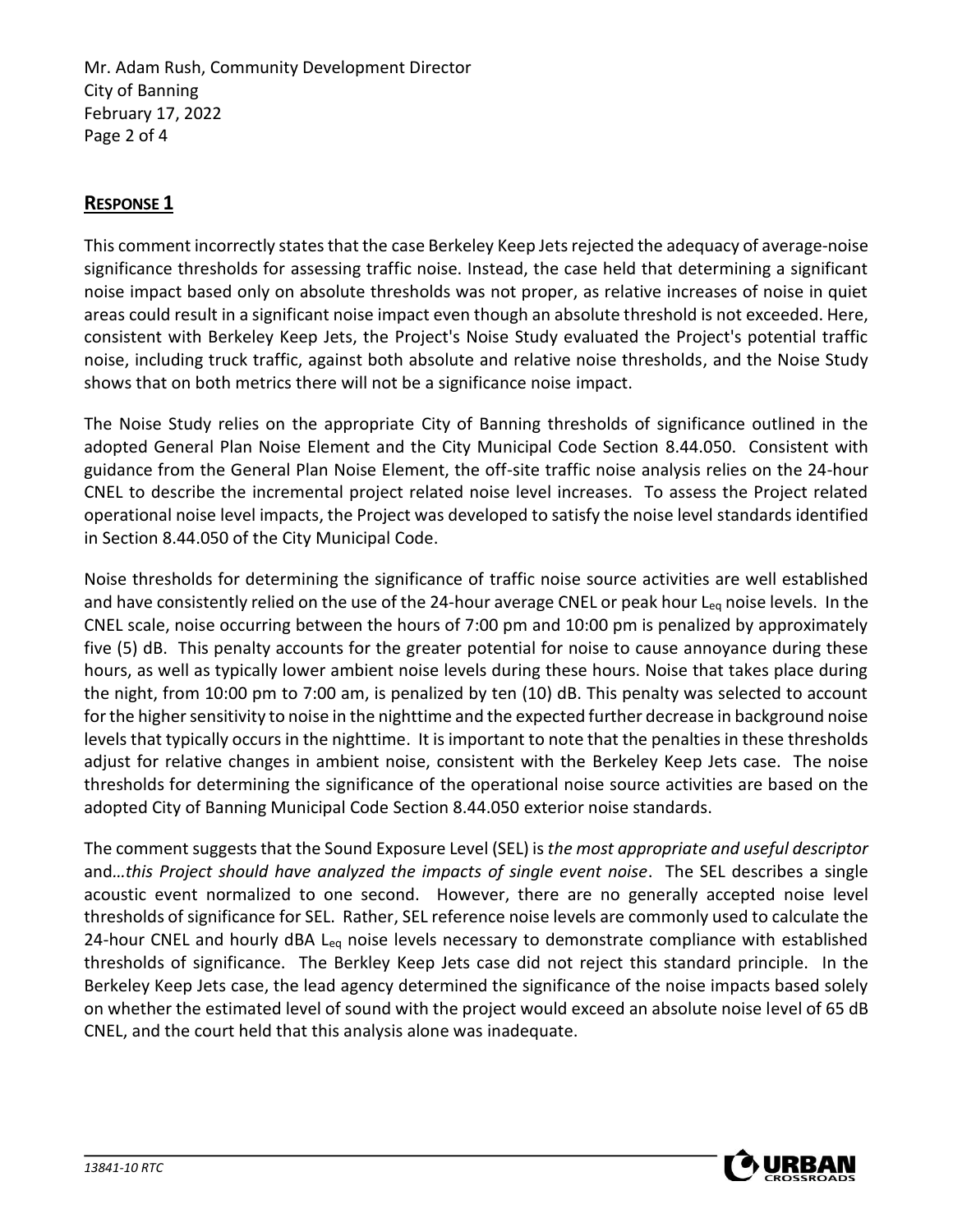Mr. Adam Rush, Community Development Director City of Banning February 17, 2022 Page 3 of 4

Noise level increases resulting from the Project are evaluated based on the Appendix G CEQA Environmental Checklist Form XIII (a) Noise Guidelines at the nearest sensitive receiver locations. Under CEQA, consideration must be given to the magnitude of the increase, the existing ambient noise levels, and the location of noise-sensitive receivers to determine if a noise increase represents a significant adverse environmental impact. This approach *recognizes that there is no single noise increase that renders the noise impact significant (Gray v. County of Madera, F053661, October 2008).* Consistent with Berkeley Keep Jets, the Project's Noise Study evaluated the Project against both absolute and relative noise-significance thresholds, utilizing the City's appropriate thresholds of significance outlined in the adopted General Plan Noise Element and the City Municipal Code Section 8.44.050.

## **COMMENT 2**

Consistency Analysis's consideration of both traffic and noise do not appear to take into account 24-hour truck access, seven days a week. The only nighttime noise analysis is of onsite operations, not neighborhood traffic. (Consistency Analysis at 72-74.) Nighttime traffic through a residential neighborhood is precisely the activity that requires SEL analysis.

#### **RESPONSE 2**

The Project's Noise Study fully considers both the off-site truck traffic and on-site 24-hour truck access. The off-site traffic analysis includes the full Project which is anticipated to generate a total of 2,292 actual vehicle trip-ends per day (1,996 passenger car trips and 296 truck trips). Even though the proposed Project results in an overall reduction in vehicle trips, the off-site traffic noise analysis in the Noise Study was prepared to assess the incremental noise level increase attributed fully to the proposed Project without any credit for the previously approved project. The off-site traffic noise analysis fully considers the daytime, evening, and nighttime truck noise level impacts on Highland Springs Avenue and Sun Lakes Boulevard. Noise level increases resulting from the Project are evaluated based on the Appendix G CEQA Environmental Checklist Form XIII (a) Noise Guidelines at the nearest sensitive receiver locations. Under CEQA, consideration must be given to the magnitude of the increase, the existing ambient noise levels, and the location of noise-sensitive receivers to determine if a noise increase represents a significant adverse environmental impact. This approach *recognizes that there is no single noise increase that renders the noise impact significant.* (14)

#### **COMMENT 3**

Supplementary noise analysis calculating the impacts of single-event sounds from trucks accessing the Project site at night.

### **RESPONSE 3**

The on-site operational analysis fully considers the on-site truck movement activities as shown on Exhibit 9-A. Using reference truck movement sound power level of 93.2 dBA Lw the on-site trucks are included in the Daytime and Nighttime Project operational noise analysis. Section 9.5 shows that Project related